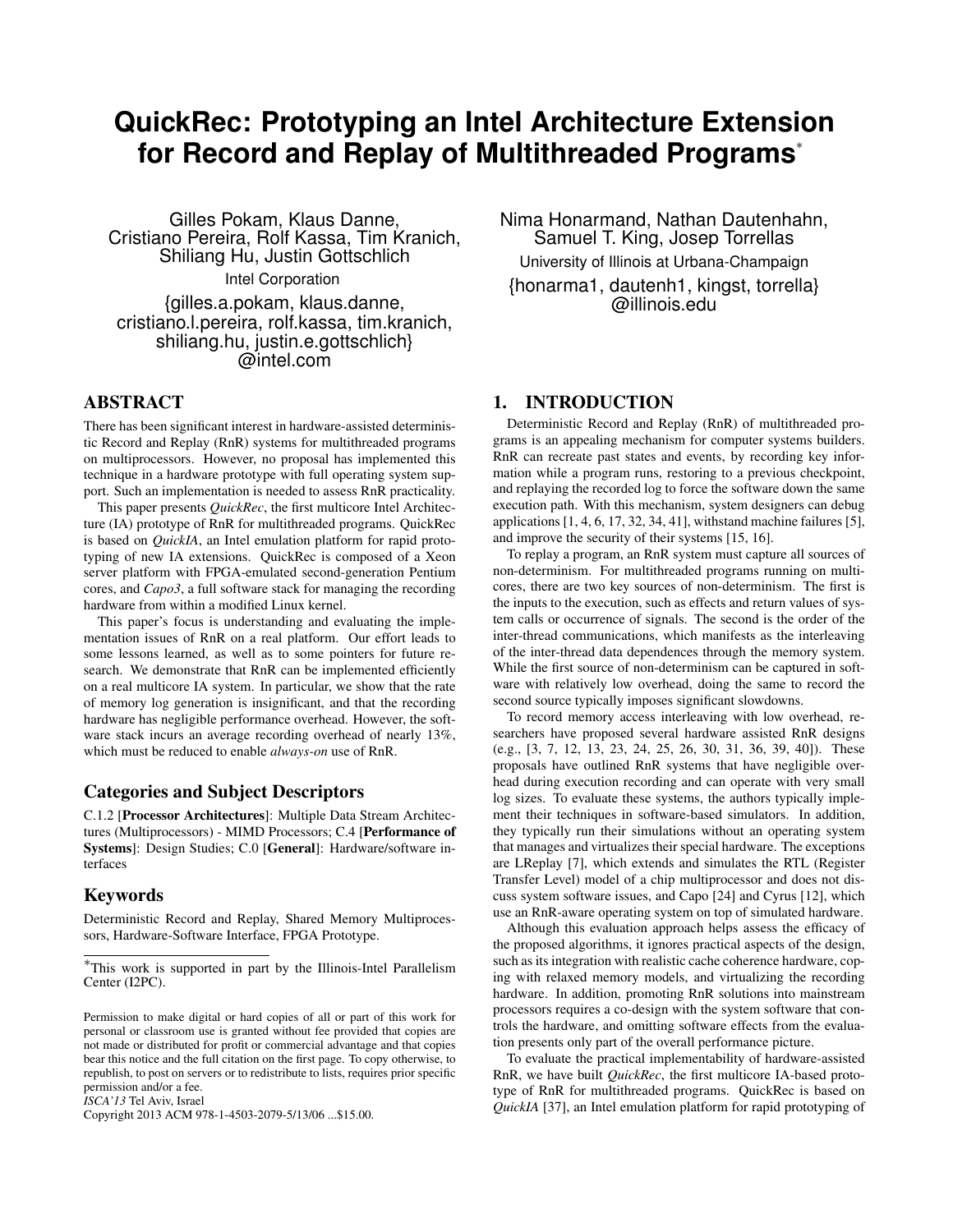

Figure 1: Photograph of the QuickRec prototype with FPGAs in CPU sockets (a); architecture of the QuickIA processor-emulation platform (b); and architecture overview of the extended Pentium core in QuickRec, where circled numbers identify the main CPU *touch points* required to enable recording (c).

new IA extensions. QuickRec is composed of a Xeon server platform with FPGA-emulated second-generation Pentium cores, and *Capo3*, a full software stack for managing the recording hardware from within a modified Linux kernel.

This paper focuses on identifying and characterizing RnR-related implementation issues. Specifically, we describe how QuickRec records the memory access interleaving of threads, and how to integrate this support into a commodity IA multicore. We discuss subtle issues related to capturing the ordering of instructions with multiple memory accesses, and the interaction with the memory consistency model. We also discuss how Capo3 records the inputs to processes, manages the replay logs, and virtualizes the hardware components. We provide data characterizing QuickRec's recording performance and log parameters. Overall, our evaluation demonstrates that RnR can be practical for real IA multicore systems.

This effort has led to some lessons learned, as well as to some pointers for future research directions. In particular, we find that the main challenge of RnR systems is to take into account the idiosyncrasies of the specific architecture used, such as single instructions producing multiple memory transactions. Further, we find that the software stack has a dominant role in the overall system performance, as it manages the logs. Based on these experiences, we suggest focusing future research on recording input events efficiently, and on replay techniques that are tolerant of the micro-architectural details of the system.

The main contributions of this work are the following:

• The implementation of the first IA multicore prototype of RnR for multithreaded programs. The prototype includes an FPGA design of a Pentium multicore and a Linux-based full software stack.

 $\bullet$  A description of several key implementation aspects. Specifically, we show how to efficiently handle x86 instructions that produce multiple memory transactions, and describe the elaborate hardwaresoftware interface required for a working system.

• An evaluation of the system. We show that the rate of memory log generation is insignificant, given today's bus and memory bandwidths. In addition, the recording hardware has negligible performance overhead. However, the software stack incurs an average recording overhead of nearly 13%, which must be reduced to enable always-on use of RnR.

This paper is organized as follows: Section 2 introduces the QuickRec recording hardware; Section 3 describes the Capo3 system software; Section 4 characterizes our prototype; Section 5 discusses using replay for validation; Section 6 outlines related work; Section 7 describes lessons learned; and Section 8 concludes.

## 2. QuickRec RECORDING SYSTEM

The QuickRec recording system prototyped in this work is built on a FPGA processor-emulation platform called QuickIA. This section introduces QuickIA and then describes the changes we added to support RnR. Figure 1a shows a picture of the QuickRec recording system testbed.

## 2.1 QuickIA Processor Emulation Platform

The QuickIA processor emulation platform [37] is a dual-socket Xeon server board in which Xeon CPUs are substituted with FPGA modules from XtreamData [38]. Each such FPGA module is composed of two Compute FPGAs and one Bridge FPGA, as shown in Figure 1b. Each Compute FPGA implements a second-generation Pentium core with private L1 and L2 caches. The Bridge FPGA implements the interconnect between the two Compute FPGAs and the Intel Front Side Bus (FSB), which connects the two CPU sockets to the Memory Controller Hub (MCH) on the platform. This allows both CPU sockets to be fully cache coherent, with full access to memory and I/O. The QuickIA system implements a MESI coherence protocol with L2 as the point of coherence.

The Pentium cores used in the QuickIA emulation platform are fully synthesizable. Each core features a dual-pipeline in-order CPU with floating-point support. In addition, each core is extended with a set of additional features to reflect the state of the art of modern processors. These changes include L1 cache line size increase to 64 bytes, Memory Type Range Registers, physical address extension, and FSB xAPICs.

The four emulated Pentium cores run at 60MHz. While this clock frequency islow, the memory bandwidth is also low (24MB/s), which means that the ratio between CPU speed and memory bandwidth is similar to that of today's systems. The QuickIA system includes 8GB of DDR2 memory and basic peripherals (network, graphics card and HDD), and can boot a vanilla SUSE Linux distribution. The basic platform parameters are shown in Table 1.

## 2.2 Recording Interleaving Non-Determinism

To record the non-determinism of memory access interleaving, the RTL of the synthesizable Pentium core is augmented to capture the order of memory accesses. This support includes mechanisms to break down a thread's execution into *chunks* (i.e., groups of consecutive dynamic instructions), and then order the chunks across cores. A significant effort was invested in integrating this support into the Pentium core without adding unnecessary complexity. Some of the main challenges we faced include dealing with the IA memory model, and coping with x86 instructions with multi-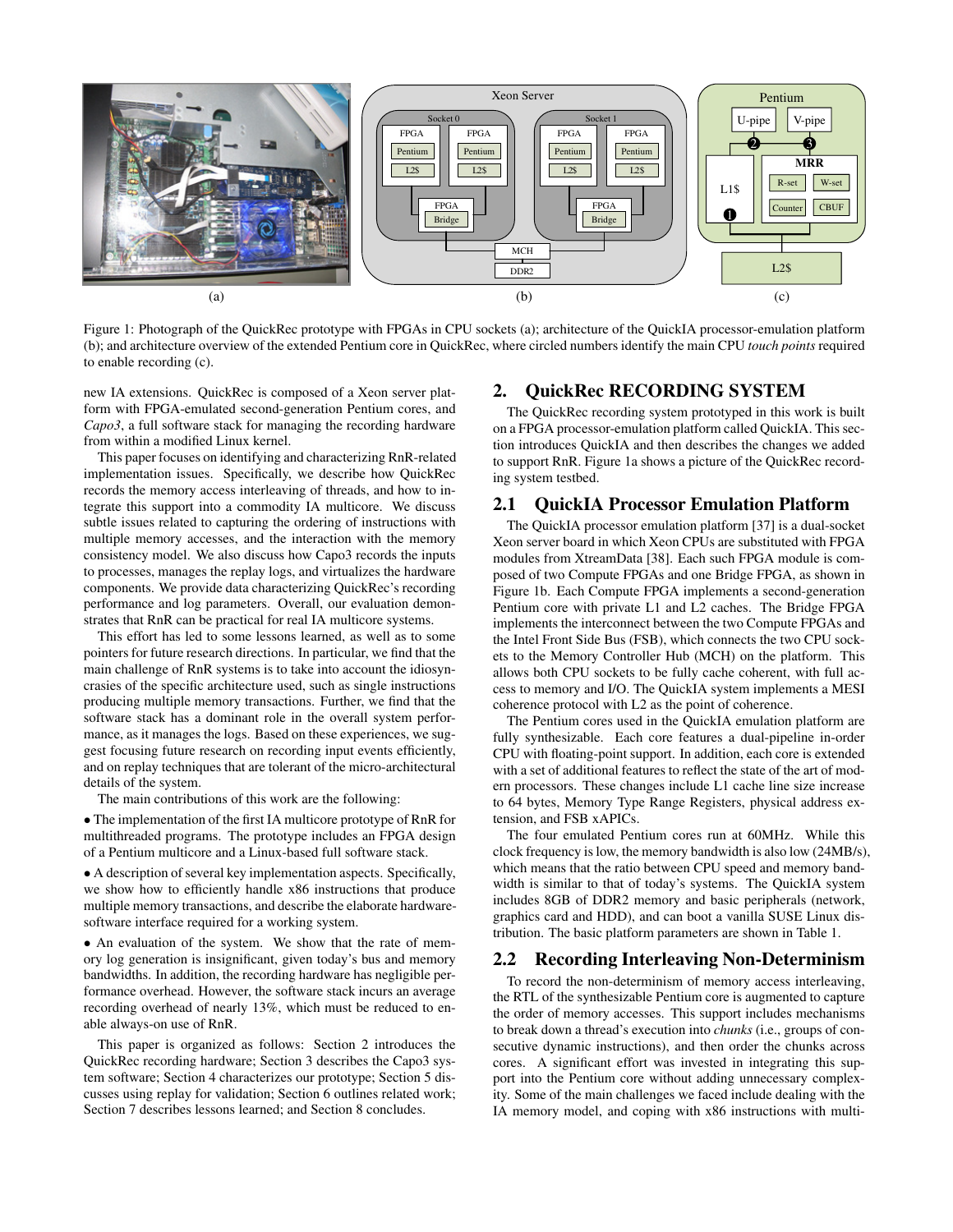| Cores     | 4 Pentium cores                           |  |
|-----------|-------------------------------------------|--|
| Clock     | 60MHz                                     |  |
| L1 data   | 32KB, private, WB, 8-way assoc,           |  |
| cache     | 64B line size, 1-cycle latency            |  |
| L2        | 512KB, private, WB, 16-way assoc,         |  |
| cache     | 64B line size, 4-cycle latency            |  |
| Coherence | <b>MESI</b>                               |  |
| Memory    | 8GB DDR2, 24MB/s bandwidth (measured by   |  |
|           | STREAM [22]), 90-cycle round-trip latency |  |

Table 1: QuickIA platform parameters.

ple memory accesses. The extended Pentium core is then synthesized and downloaded into FPGAs to boot up the QuickRec emulation platform. A high-level overview of the extended Pentium core is shown in Figure 1c. In the figure, the *Memory Race Recorder (MRR)* box implements the functionality for recording memory access interleaving, while the circled numbers indicate the CPU *touch points* required to enable it.

#### *2.2.1 Capturing and Ordering Chunks*

The QuickRec recording system implements a mechanism similar to the Intel MRR [30] to divide a thread's execution into chunks. It adds Bloom filters next to the L1 cache to capture the read and write sets of the memory accesses in a chunk (*R-set* and *W-set* in Figure 1c). The line addresses of the locations accessed by loads and stores are inserted into their respective set at retirement and at global observation time, respectively. A thread's chunk is terminated when the hardware observes a memory conflict (i.e., a data dependence) with a remote thread. Conflicts are detected by checking the addresses of incoming snoops against addresses in the read and write sets. When a conflict is detected, a counter (*Counter* in Figure 1c) with the current chunk size is logged into an internal chunk buffer (*CBUF* in Figure 1c), along with a timestamp that provides a total order of chunks across cores. The chunk-size counter counts the number of retired instructions in the chunk. After a chunk is terminated, the read and write sets are cleared, and the chunk-size counter is reset.

In addition to terminating a chunk on a memory conflict, Quick-Rec can be configured to terminate a chunk when certain system events occur as well, such as an exception or a TLB invalidation. A chunk also terminates when the 20-bit chunk-size counter overflows. Additionally, the addresses of lines evicted from L2 are looked up in the read and write sets and, in case of a hit, the chunk also ends. This is done because the read and write sets would not observe future coherence activity on these evicted lines. Further information on chunk termination is provided in Section 2.3.

Figure 1c shows the main CPU touch points required to enable the chunking mechanism described above. The first CPU touch point is hooked-up to the external L1 snoop port to allow snoops to be forwarded to the MRR for address lookups. The second and third CPU touch points are hooked-up to the U and V integer execution pipelines of the Pentium core. They provide diverse functionalities, such as forwarding load and store line addresses to the MRR for insertion into the read and write sets, and forwarding the instruction retirement signal to the MRR to advance the chunk-size counter.

One of the complexities we encountered when integrating the chunking mechanism into the Pentium core was keeping updates to the read and write sets within one cycle, so that they can be performed in parallel with a cache access. The problem is that only the lower bits of the addresses are available at the beginning of a cache cycle, as the upper bits (tag bits) are provided usually late in the cycle, after a DTLB access. To preserve a single cycle for the read and write set update, addresses (tag plus set bits) are buffered into a latch stage before they are fed to the Bloom filter logic. To compensate for the delayed update of the read and write sets, these buffers are also looked-up on external snoops, at the cost of additional comparators for each address buffer.

#### *2.2.2 Integration into the IA Memory Model*

The IA memory model allows a load to retire before a prior store to a different address has committed, hence effectively ordering the load before the prior store in memory. This memory model is called Total Store Order (TSO). In this situation, using the retired instruction count is not sufficient to guarantee that loads and stores are ordered correctly during replay. This is because, during replay, instructions are executed in program order. Hence, regardless of when the store committed to memory during the recorded execution, the store is evaluated before the load during replay. To address this problem, QuickRec implements a solution similar to the one proposed in CoreRacer [31] to handle TSO. The idea is to track the number of pending stores in the store buffer awaiting commit and, at chunk termination, append the current number to the logged entry. This number is called the Reordered Store Window (RSW) count. The MRR is hooked-up to the memory execution unit to enable this functionality.

#### *2.2.3 Instruction Atomicity Violation*

In the x86 ISA, an instruction may perform multiple memory accesses before completing execution. For instance, a split cache line access, which is an access that crosses a cache line boundary, requires more than one load or store operation to complete. In addition, some complex instructions require several memory operations. For example, the increment instruction (INC) performs a load and a store operation. At the micro-architecture level, these instructions are usually broken down into multiple micro-operations or µops. An Instruction Atomicity Violation (IAV) occurs if an event causes the QuickRec recording system to log a chunk in CBUF in the middle of such an instruction execution. An example of such an event is a memory conflict. Because software is usually oblivious of split cache line accesses and µop execution, IAVs make it difficult for software to deterministically reproduce a program execution.

Figure 2 shows an example. Thread T0 executes instruction INC A, which increments the value in memory location A. The instruction breaks down into the three µops shown in the figure: a read from A into user-invisible register  $r_{tmp}$ , the increment of  $r_{tmp}$ , and the store of  $r_{tmp}$  into A. At the same time, thread T1 writes A. Suppose that the operations interleave as shown in the time line.



Figure 2: Instruction atomicity violation (IAV) example.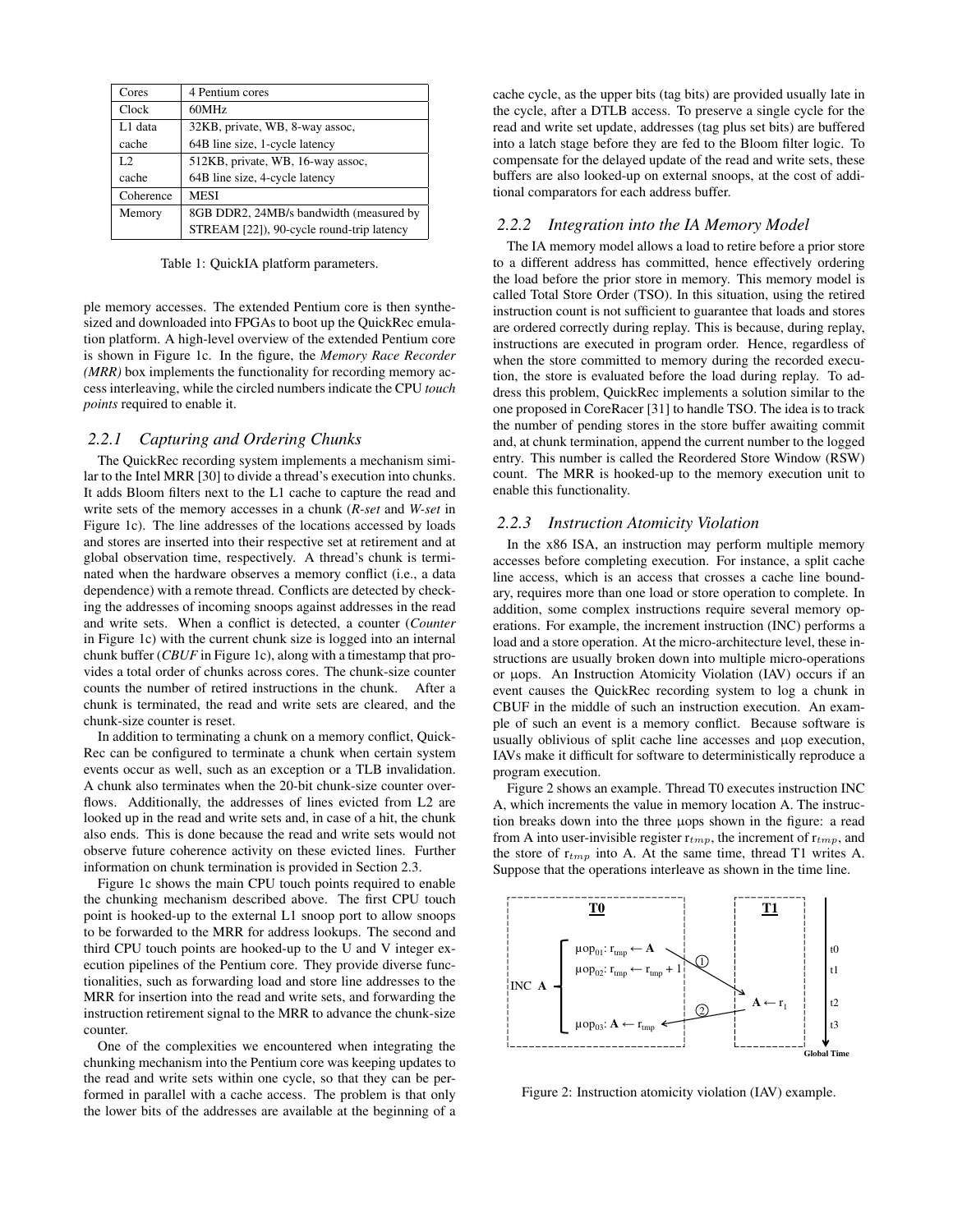When the store in T1 executes at time t2, a conflict with T0 is detected, since  $\mu$ op<sub>01</sub> has read from the same address at t0. Therefore, QuickRec terminates the chunk in T0 and logs an entry in T0's CBUF. This chunk is ordered before the store in T1. However, since the INC instruction has not yet retired, INC is not counted as belonging to the logged chunk. Then, when the INC instruction executes  $\mu$ op<sub>03</sub> and retires at t3, a conflict with T1 is detected. This causes QuickRec to terminate the chunk in T1 and log an entry in T1's CBUF that contains the store. The logged chunk is ordered before the currently-executing chunk in T0, which is assumed to include the INC instruction. Consequently, in this naive design, the replay would be incorrect. Indeed, while during recording,  $\mu$ op $_{01}$  occurred before the store in T1, which in turn occurred before  $\mu$ op<sub>03</sub>, during replay, the store in T1 will be executed before the whole INC instruction.

This problem occurs because the INC instruction suffers an IAV. Although the instruction has performed some memory transactions during the earlier chunk in T0, since the instruction has not retired when the chunk in T0 is logged, the instruction is counted as belonging to the later chunk in T0.

The QuickRec recording system solves this problem by monitoring the retirement of the multiple memory accesses during the execution of the instruction. Specifically, it uses a dedicated IAV counter to count the number of retired memory transactions for a multi-line or multi-operation instruction (Figure 3). The IAV counter is incremented at every retired memory transaction, and is reset when the instruction retires. At chunk termination, if the IAV counter is not zero, the current instruction has not retired, and an IAV has been detected. In this case, QuickRec saves the value of the IAV counter in the log entry of the terminated chunk. Since, during replay, we know exactly the number (and sequence order) of the memory transactions that need to occur in a given instruction, by reading the IAV counter and examining the RSW count (Section 2.2.2), we know how many memory operations of the subsequent instruction need to be performed before completing the current chunk. In our actual implementation, the IAV counter is incremented by 1 for each access in a split cache line reference, and by 2 for any other access. With this design, an odd counter value indicates that the chunk terminated between the accesses of a split cache line reference.



Figure 3: IAV counter mechanism.

Consider again the example of Figure 2. When T1 executes the store at time t2 and a conflict is detected in T0, the INC instruction has not yet retired. The IAV counter in T0 is 2, since the only retired access is that of  $\mu$ op<sub>01</sub>. Therefore, an IAV is detected. The QuickRec recording system terminates the chunk in T0 and, as it logs the chunk, appends to it the value of the IAV counter. This log entry conveys to the replayer the information that an IAV has occurred in the chunk and that only the first memory µop had retired at the time of chunk termination.

Instruction atomicity violation was first introduced in [29] and then described in [31]. The main difference with [31] is that we log the number of retired memory transactions instead of the number of transferred bytes. The advantage of logging memory transactions over transferred bytes is the reduction in the log size.

#### *2.2.4 Log Management*

CBUF is organized into four entries, where each is as large as a cache line. When a chunk terminates, a 128-bit chunk packet is stored in CBUF. When a CBUF entry is full, it is flushed by hardware to a dedicated memory region called CMEM. To minimize the performance impact, this is done lazily, during idle cycles, by bypassing the caches and writing directly to memory. Occasionally, however, the chunking mechanism must stall the execution pipeline to allow CBUF to drain to CMEM to avoid overflow.

There are two main packet types inserted into CBUF, namely the timestamp packet (TSA) and the chunk packet. Both are very conservatively sized as 128-bit long. Once a TSA is logged for a thread, subsequent chunk packets for that thread only need to log the timestamp difference (TSD) with respect to the last TSA. The TSA is then logged again when the value in TSD overflows. Note that this also causes a chunk termination. Figure 4 shows the format of these two packets. The chunk packet contains the TSD, chunk size (CS), and RSW and IAV counts. It also contains a *Reason* field, which indicates why the chunk was terminated — e.g., due to a RAW, WAR or WAW conflict, an exception, or a chunk-size overflow. Table 2 lists the main reasons for terminating chunks.



Figure 4: Packet formats in QuickRec.

Timestamp Packet

| Type               | Reason                                             |  |
|--------------------|----------------------------------------------------|--|
| <b>RAW</b>         | RAW conflict between chunks                        |  |
| WAR                | WAR conflict between chunks                        |  |
| <b>WAW</b>         | WAW conflict between chunks                        |  |
| WAB                | Both WAR and WAW conflicts between chunks          |  |
| <b>EXCEPT</b>      | Exception, interrupt, far call, or far return      |  |
| <b>EVICT</b>       | Line eviction from L2 that hits the R-set or W-set |  |
| <b>CS OVERFLOW</b> | Chunk size overflow                                |  |
| <b>TLBINV</b>      | TLB invalidation                                   |  |
| XTC.               | Explicit chunk termination instruction             |  |

Table 2: Main reasons for terminating chunks. WAB (Write-After-Both) is when a write in one chunk hits in both the read and the write set of another chunk.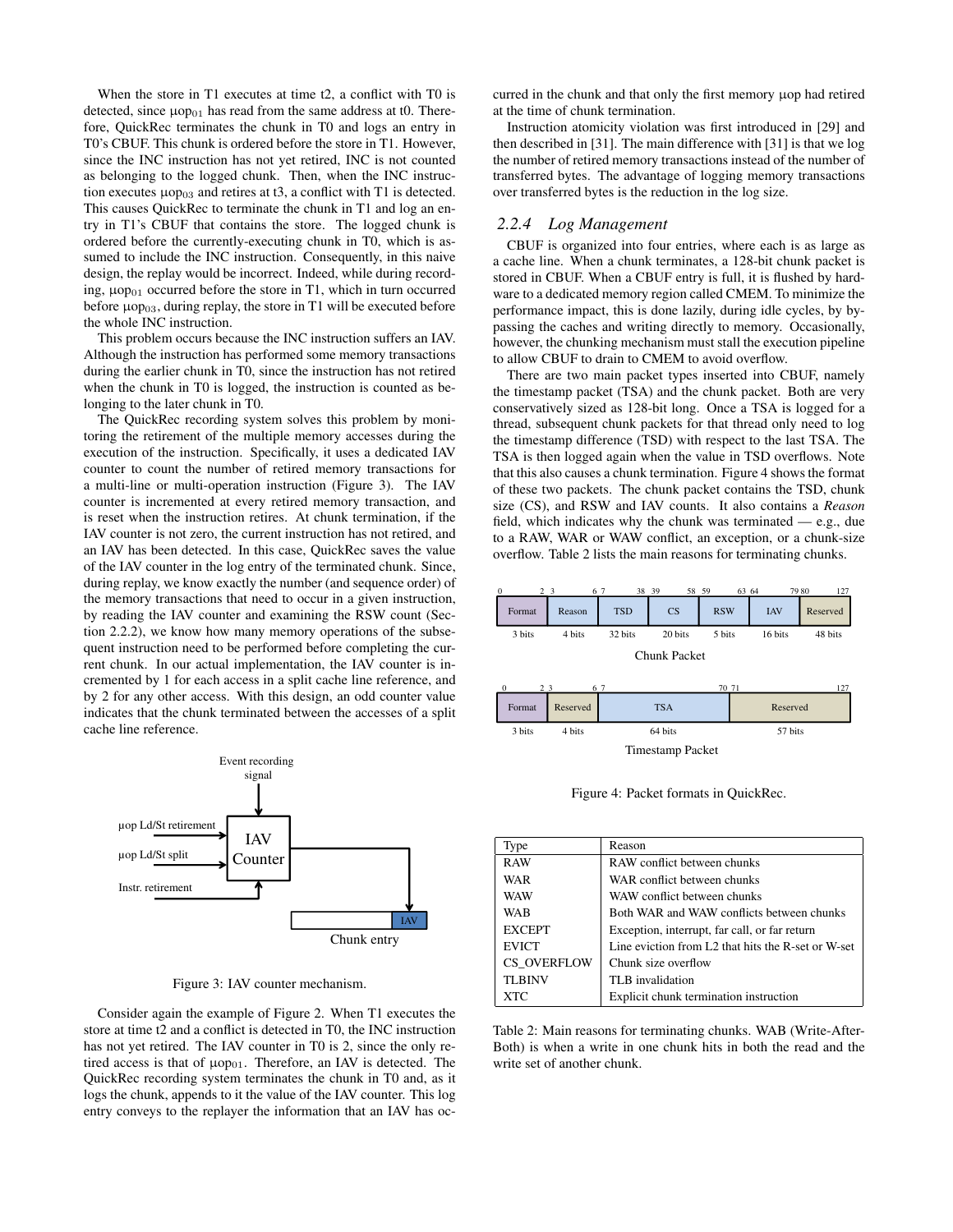# 2.3 Programming Interface

The QuickRec recording system contains a set of registers to configure and program the hardware. For instance, using these registers, the hardware can be programmed to record memory nondeterminism for user-level code only, or for both user- and systemlevel code. It can also be programmed to terminate a chunk under certain conditions only, such as a specific type of conflict or exception. Privileged software can also specify where in memory the logs are written for each recorded thread. The QuickRec recording system also has a status register that is updated at chunk termination time to capture the state of the machine at that point. Among other information, it captures the reason for the chunk termination. Some of its information is copied to the Reason field of the logged chunk packet. A more detailed discussion of the programming interface, and how the system software uses it to manage the QuickRec hardware is provided in Section 3.3.

QuickRec extends the ISA with two new instructions: one that terminates the current chunk (*XTC*), and one that terminates the current chunk and flushes CBUF to memory (*XFC*). The use of these two instructions is restricted to privileged software. Examples of their use are discussed in Sections 3.4 and 3.6.

#### 2.4 Other Issues

Because the main purpose of this work is to demonstrate the feasibility of hardware-assisted RnR, this prototype only addresses the issues that are critical to support RnR for the majority of programs. For instance, the prototype only supports Write-Back (WB) memory [14], which constitutes the majority of memory accesses in current programs. Memory accesses to Uncacheable (UC) or Write-Combining (WC) memory are not tracked, and cause the system to terminate a chunk. Chunking is resumed when the next access to WB memory occurs.

In some cases, the IA memory model allows accesses to WB memory to have different ordering semantics than TSO. For instance, in fast string operations, a store to WB memory can be reordered with respect to a prior store. To ensure that QuickRec's RSW and IAV support work properly, we disable this feature, so that all loads and stores obey TSO semantics.

Although we do not discuss how to extend our mechanisms to support Hyperthreading, the changes required to do so are minimal. In modern IA cores, there already exist mechanisms for detecting conflicts between the different hardware thread contexts sharing the same cache. Therefore, in order to enable RnR on a Hyperthreaded core, one would only need to replicate certain resources for each hardware thread context (e.g., the read and write sets).

### 3. Capo3 SYSTEM SOFTWARE

To manage the QuickRec hardware, we built a software system called *Capo3*. Capo3 draws inspiration and borrows many of the concepts and principles from Capo [24], a system designed for hardware-assisted RnR. However, Capo3 must run on real hardware, and as such, we encounter several issues that were abstracted away in Capo due to using simulated hardware. In this section, we compare Capo3 with Capo, describe its architecture, and focus on several of its key aspects.

## 3.1 Comparing Capo3 with Capo

Capo3 uses some of the basic ideas introduced by Capo, including the *Replay Sphere* and the *Replay Sphere Manager* (RSM). The Replay Sphere abstraction is the single application (or a group of applications) that should be recorded/replayed in isolation from the rest of the system. The Replay Sphere Manager is a software component that is responsible for correctly capturing non-deterministic input and memory access interleaving.

Capo3 also uses the same basic techniques as Capo to record program inputs, including interactions between the operating system and processes(e.g., system calls and signals), and non-deterministic instructions (i.e., *rdtsc* and *cpuid*). Recording these input events guarantees that, during replay, the same data can be injected into the user-mode address space. However, some system calls also affect the kernel-mode data structures of the program. Hence, to ensure that their effects are deterministically recreated during replay, we re-execute these system calls during replay.

To correctly capture kernel state, like in Capo, the RSM enforces a *total order* of input events during recording. The same total order is enforced during replay. This total order has major performance and correctness implications, as shown in Sections 3.6 and 4.

Capo3 uses a different software architecture than Capo. Specifically, it places the bulk of the RnR logic in the kernel — whereas Capo used *ptrace* to capture key events with user-mode logic. Moreover, since Capo3 must virtualize real hardware, its design must support a hardware/software interface to enable context switches, record memory access interleaving when the kernel is running with interrupts enabled, and manage subtle interactions between Quick-Rec hardware and Capo3 software.

## 3.2 Capo3 Architecture

Capo3 implements the RSM as an extension to the Linux kernel. To record an execution, a driver program initializes a Replay Sphere using the RSM-provided interface. The RSM then logs the input events, sets-up the MRR hardware to log the memory access interleaving, and makes all these logs available to the driver program that is responsible for the persistent storage and management of the logs. Figure 5 shows the high-level architecture of the Capo3 software stack.



Figure 5: Overall architecture of Capo3. Dashed boxes indicate QuickRec-specific components.

Our decision to use a kernel-based implementation was driven by the observation that the Linux kernel has well-defined places to enable the kernel to interpose on processes. As a result, Capo3 only requires the kernel to be augmented in a few key places, so it can interpose on all system calls, signals, and memory copies between processes and the kernel. These changes also allow Capo3 to virtualize the QuickRec hardware by saving/restoring QuickRec state upon a context switch. Overall, our kernel-based implementation consists of roughly 3.4K lines of code, where the bulk of the code is dedicated to managing the logs, and is well isolated from the rest of the kernel.

There are four different sources of input non-determinism that the RSM captures: system calls, data copied to user-mode address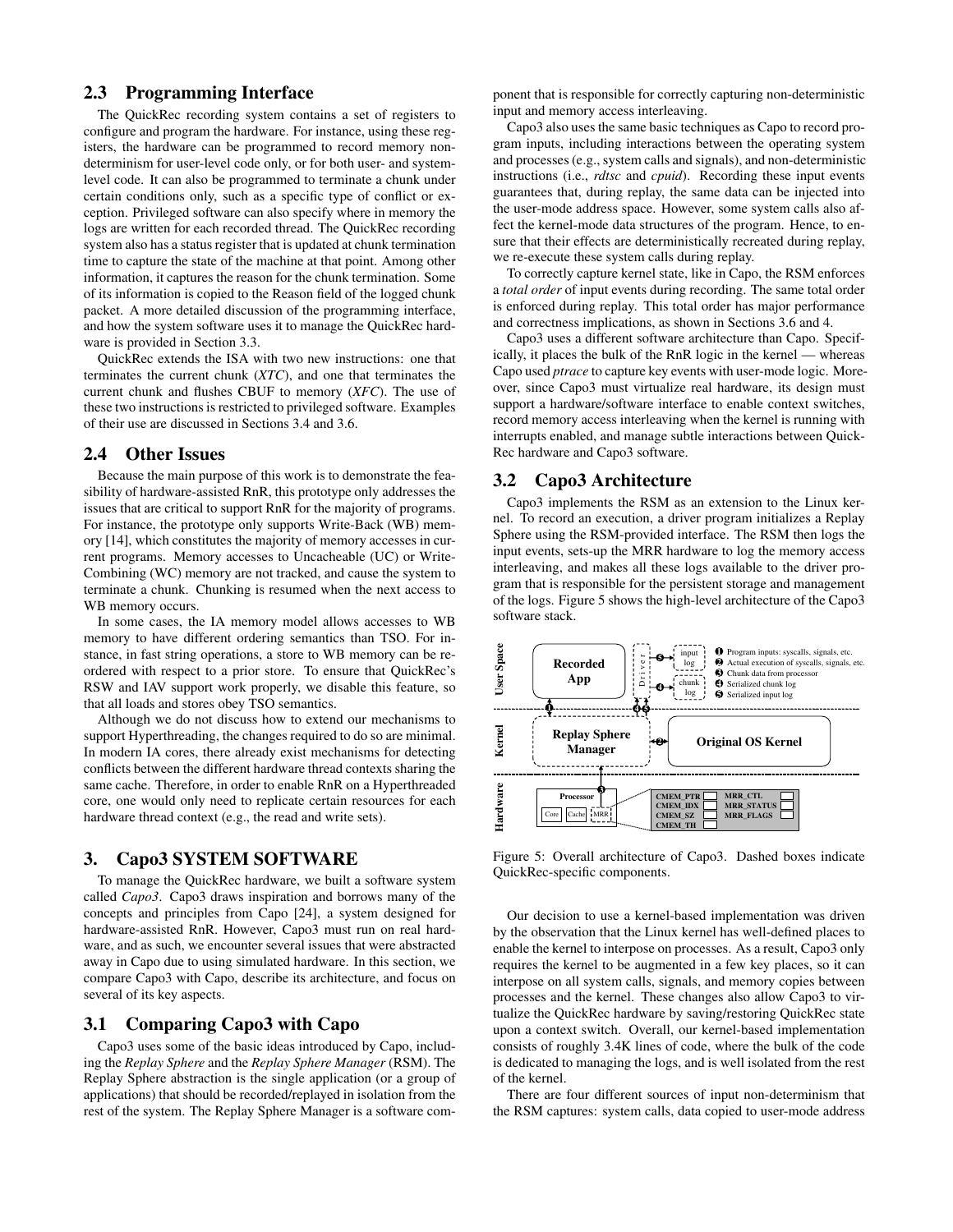spaces, signals, and non-deterministic processor instructions. To bind these recorded events to their corresponding threads, the RSM assigns a unique R-Thread ID to each recorded thread. During replay, each thread is guaranteed to get the same R-Thread ID. These R-Thread IDs are also used to associate chunks recorded by the QuickRec hardware with their corresponding threads.

## 3.3 Virtualizing the QuickRec Hardware

To virtualize the QuickRec hardware, the RSM uses the programming interface outlined in Section 2.3. The main components of this interface are the seven registers shown in the lower level of Figure 5. Specifically, the Chunk Memory Pointer (*CMEM\_PTR*) points to CMEM, which is the in-memory buffer that contains the logged chunk data. Each thread gets its own CMEM. The Chunk Memory Index (*CMEM\_IDX*) indicates the location in CMEM where the next CBUF entry is to be written. This register is updated by hardware as CBUF entries are written to memory. The Size Register (*CMEM\_SZ*) indicates the size of CMEM. The Threshold Register (*CMEM\_TH*) indicates the threshold at which a CMEM overflow interrupt is generated. The Control Register (*MRR\_CTL*) enables and disables chunking under certain conditions, while the Status Register (*MRR\_STATUS*) provides the status of the hardware. These last two registers were described in Section 2.3. Finally, the Flags Register (*MRR\_FLAGS*) controls kernel-mode recording and is discussed later.

It is the RSM's responsibility to manage the CMEM buffers and virtualize these hardware registers so that different threads can use the hardware without having their chunk data mixed-up. In particular, this involves: (i) ensuring that a valid CMEM pointer is configured before recording begins, (ii) allocating a new CMEM buffer when the previous one fills-up, and (iii) writing to CMEM any contents remaining in the CBUF before a thread is pre-empted.

When a CMEM buffer reaches its capacity, Capo3 writes it to a file. Because there may be multiple full CMEM buffers in the system waiting to be written to the file, the RSM serializes this write operation using a work queue handled by a dedicated thread. This work queue provides an effective back-pressure mechanism when the buffer completion rate of the recorded threads exceeds the speed of the thread that empties the queue. Specifically, when the work queue becomes full, the RSM puts the recorded threads to sleep until the work queue can catch up. This mechanism preserves correctness, although it may negatively impact recording performance.

#### 3.4 Handling Context Switches

On a context switch, the RSM first executes an XFC instruction to ensure that the current chunk terminates, and that all the residual data in the processor's CBUF are flushed to CMEM. This is needed to avoid mixing the log of the current thread with the next thread.

Once this has been performed, the RSM saves and restores the values of the registers in the MRR. Specifically, for the current thread, it saves the registers that the hardware may have modified during execution. They are the CMEM\_IDX and MRR\_FLAGS registers. Then, before the next thread can execute, the RSM restores the thread's prior CMEM\_PTR, CMEM\_IDX, CMEM\_SZ, CMEM\_TH, MRR\_CTL, and MRR\_FLAGS values, enabling it to correctly resume execution.

#### 3.5 Recording in Kernel Mode

Certain parts of the kernel can interact with a process' address space, creating the potential for the kernel to have races with userlevel instructions. The *copy\_to\_user* family of functions in the Linux kernel is an example of such code. Hence, in order to record all the memory access orderings that can affect the execution of an application during replay, the QuickRec hardware must also capture the execution of these kernel-level memory accesses.

QuickRec provides a flag that, if set, allows the MRR to record kernel instructions as well as user-mode instructions. Hence, to record sections of the kernel such as *copy\_to\_user()*, our initial approach was to set that flag prior to entering *copy\_to\_user()* and reset it after returning from *copy\_to\_user()*. The problem with this approach is that an asynchronous interrupt (e.g., from a hardware device) or a page fault can occur during the execution of *copy\_to\_user()*. In this case, since the flag is still set, QuickRec would incorrectly record the interrupt or page fault handler code.

Our solution to this problem is to have an MRR\_FLAGS register, where the least significant bit (LSB) acts as the previouslymentioned flag. On entry to *copy\_to\_user()*, we set the LSB, while on returning from it, we reset it. Moreover, the register operates as a shift register. When an exception is taken, the register automatically shifts left with a 0 being inserted into the LSB, which disables recording. Upon returning from the exception handler (as indicated by the *iret* instruction of x86), the register shifts right, restoring the previous value of the LSB. If the exception has happened in the middle of a *copy\_to\_user()*, this design disables recording as soon as the exception is taken, and resumes it as soon as the execution returns to *copy\_to\_user()*.

## 3.6 Handling Input/Chunking Interactions

The RSM component that records the input log and the one that manages the chunking log proceed almost independently from each other, each creating a total order of their events. However, in our initial implementation, we observed a subtle interaction between the two components that resulted in occasional deadlocks.

The problem occurs if a chunk includes instructions from both before and after and input event. In this case, the dependences between chunks and between inputs may intertwine in a way that causes deadlock.

As an example, consider Figure 6a, where chunks C1 and C2 execute on processors P1 and P2. Suppose that C2 first executes an input event that gets ordered in the input log before an input event in C1. Then, due to a data dependence from P1 to P2, C1 is ordered in the chunking log before C2. We have recorded a cyclic dependence, which makes the resulting logs impossible to replay and, therefore, causes deadlock.



Figure 6: Examples of dependences between input events (solid lines) and between chunks (dashed lines).

To avoid this problem, Capo3 does not let a chunk include instructions from both before and after an input event. Instead, before an input event is recorded, the RSM executes the XTC instruction — therefore terminating the current chunk. With this approach, the situation in Figure 6a transforms into the one in Figure 6b. In this case, there are four chunks and the cyclic dependence has been eliminated. Both input and chunk dependences are satisfied if we replay the chunks in the C11, C21, C12 and C22 order.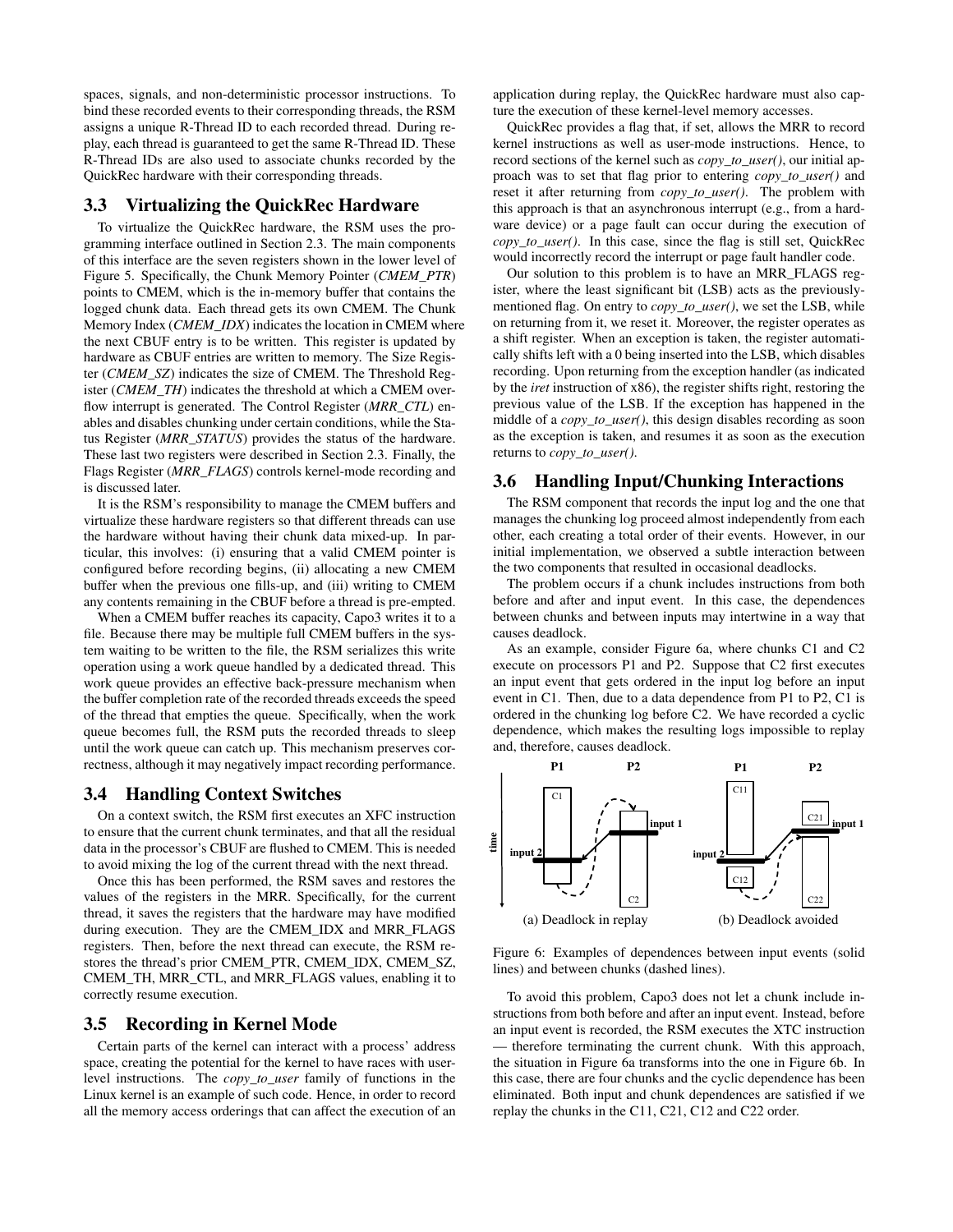Another issue related to the interaction between the two logs is how the replayer can match the input log entries and the chunk log entries generated by the same thread. Fortunately, this is easy, since the RSM assigns a unique R-Thread ID to each thread (Section 3.2). As the logs are generated, they are augmented with the R-Thread ID of the currently-running thread. In particular, as the RSM writes the CMEM buffers to the log, it attaches the current R-Thread ID to the buffer's data.

# 4. PROTOTYPE CHARACTERIZATION

## 4.1 Experimental Setup

We evaluate the QuickRec system by collecting and analyzing both log data and performance measurements for a set of SPLASH-2 benchmarks (Table 3). We execute each benchmark to completion, and show results for a default configuration of 4 threads running on 4 cores. In addition, we also assess the scalability of Quick-Rec by analyzing runs with 1, 2, 4, and 8 threads. For our experiments, we pin each application thread to a particular core. Thus, in the default case, we assign each thread to its own core and, in the 8-threaded case, we assign two threads to each core. We implement Capo3 as a kernel module in Linux 3.0.8.

| Benchmark     | <b>Input Size</b> | # of Instruc. $(B)$ |
|---------------|-------------------|---------------------|
| <b>Barnes</b> | nbody 8000        | 3.4                 |
| <i>FFT</i>    | $-m22$            | 3.7                 |
| <b>FMM</b>    | $-m$ 30000        | 5.3                 |
| IJ            | $-n$ 1024         | 3.0                 |
| $LU$ -NC      | $-n$ 1200         | 4.7                 |
| Ocean         | $-n$ 1026         | 7.5                 |
| $Ocean-NC$    | $-e1e-16$         | 2.2                 |
| Radix         | -n 10000000       | 2.3                 |
| Raytrace      | teapot.env        | 0.3                 |
| Water         | 1000 molecules    | 5.4                 |

Table 3: Characteristics of the benchmarks. The last column shows the total number of instructions executed in the 4-threaded run in billions. *Water* refers to Water-nsquare.

#### 4.2 Log Analysis

In this section, we analyze the size and bandwidth requirements of the logs generated during the recorded execution. In addition, for the chunk log, we perform a detailed characterization. In all cases, we consider logs without data compression.

#### *4.2.1 Log Sizes and Bandwidth*

Figure 7a shows the *uncompressed* size of the input and chunk logs for each of the benchmarks and for the average case (*AVG*). For each benchmark, we show data for 1-, 2-, 4-, and 8-threaded runs. The size is given in bytes per million instructions. From the bars, we see that the average log size produced by QuickRec for 4 threads is 1,224 and 1,235 bytes per million instructions for input logs and for chunk logs, respectively. These are small numbers. However, the *Ocean-NC* and *Raytrace* benchmarks generate notably larger logs for 4-8 threads. This effect is mainly due to the increased use of synchronization in the benchmarks, which involves frequent calls to the *futex()* system call. As a result, the input log size increases substantially. Also, since Capo3 terminates the running chunk before recording an input event (Section 3.6), the chunk log also grows substantially.

The average log sizes that we measure are in line with sizes reported in previous work. For example, the log sizes reported for



Figure 7: Analyzing the log sizes without data compression and the resulting memory bandwidth requirements.

Cyrus [12], DeLorean [23], Rerun [13], and LReplay [7] are all within approximately  $0.5x-2x$  of ours. We also note that our numbers correspond to a simple, unoptimized RnR implementation, and can easily be improved. As a simple example, consider the log entry for a chunk in QuickRec (Figure 4). Of the 128 bits, in most cases, only 80 bits are used for RnR. The remaining bits are mostly used for debugging and characterization of the hardware. If we eliminated them, we would get the average log sizes labeled REDUCED-AVG in Figure 7a. Further log size reductions can be attained with improved bit encoding.

Figure 7b shows the memory bandwidth requirements of logging. The figure is organized as the previous one and shows bandwidth in KB per second. From the average bars, we see that the bandwidth for 4 threads is 40 KB/s and 43 KB/s for input and chunk logs, respectively. These numbers, when combined, represent only 0.3% of the 24 MB/s bandwidth available in our prototype (Table 1). Hence, the effect of logging on bus and memory contention is very small. If we use the 80-bit chunk entries for the log (bars labeled REDUCED-AVG in Figure 7b), the bandwidth requirements are slightly lower.

To reason about the bandwidth requirements of QuickRec's logging on modern computers, consider the following. A modern multicore computer cycles at a higher frequency than our prototype, but it also has higher memory bandwidth. To understand the impact of these changes, we recompiled and ran our benchmarks on a dual socket Xeon server with 2.6 GHz E5-2670 processors. We measured the elapsed time (and speedup over our prototype) of the 4-threaded applications and scale the bandwidth numbers accordingly. Assuming the 80-bit log entry per chunk, we obtained an average bandwidth consumption across the benchmarks of 17.9 MB/s (and 61.1 MB/s for *Ocean-NC*, which is bandwidthintensive). Given that the E5-2670 processor provides a memory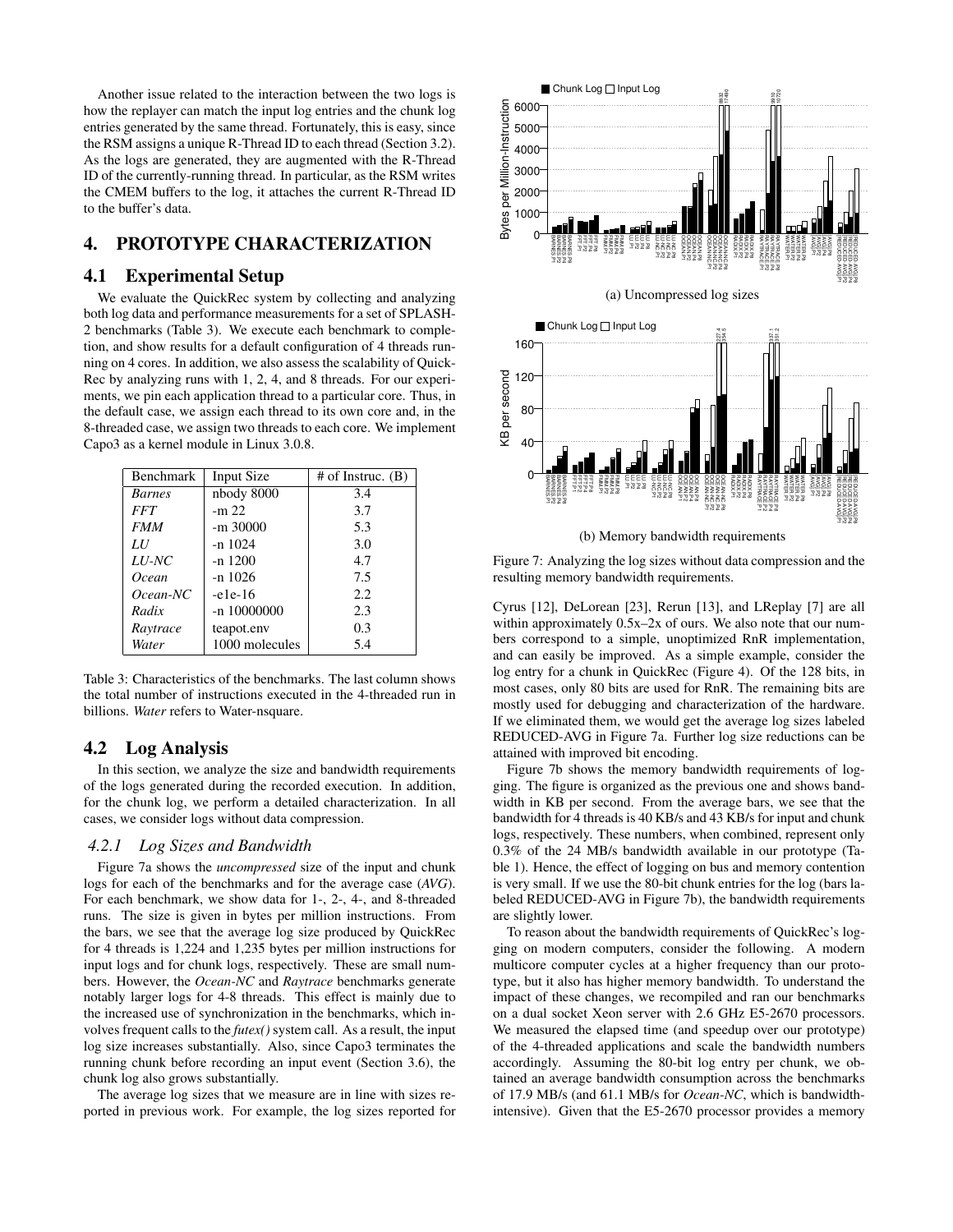

Figure 8: Chunk size characterization.

bandwidth of up to 6.4 GB/s per core, the logging accounts for only 0.07% on average (and 0.23% in *Ocean-NC*) of the available bandwidth of 4 cores. Based on these estimates, we conclude that the bandwidth usage is negligible and will not have a negative impact on the performance of real systems.

If we compress the logs using gzip's default DEFLATE algorithm, we attain an average compression ratio of 55% for chunk logs and 88% for input logs. Hence, the average 4-threaded benchmark can be recorded for almost three days before filling up a terabyte disk.

Finally, Figure 7a and Figure 7b also suggest that both the log sizes and the bandwidth requirements scale reasonably as the number of threads increases from 1 to 8.

#### *4.2.2 Chunk Characterization*

Figure 8a shows the average size of the chunks in terms of retired x86 instructions. Figure 8b shows the distribution of chunk sizes for 4-threaded runs. On average, the size of a chunk for 4-threaded runs is  $39K$ . However, Figure 8b shows that, while many chunks are large (e.g., more than 80% of the chunks in *Barnes*, *LU*, and *LU-NC* are larger than 10,000), there are many chunks with fewer than 1,000 instructions. For three benchmarks, there is a significant fraction of zero-sized chunks, which mostly result from explicitly terminating a chunk unconditionally at input events. This effect can be avoided by changing Capo3 or the hardware.

Figure 9 details the chunk termination reasons, using the categories shown in Table 2, except that exceptions, chunk-size overflows, and TLB invalidations are grouped together in *Other*. From the figure, we see that the largest contributor to chunk termination is cache line evictions. In the QuickRec hardware, a chunk must be terminated if a line that is evicted from the L2 hits the read set or the write set in the same core. This is because subsequent snoop requests to that line are not delivered to the MRR; they are filtered out by the L2. Techniques to mitigate this behavior will contribute to reducing the number of chunks.



Figure 9: Chunk termination reasons.

Conflicts due to WAR, RAW, WAW and WAB are the second most prevalent reason of chunk terminations. Another frequent reason is explicit chunk termination with XTC. This termination reason is common when we have more threads than processors (i.e., in the 8-threaded runs). In this case, there are many context switches which use XTC. This reason is also common if the benchmark has numerous input events, such as signals or system calls, which require explicit use of XTC to obtain a total order of events. For example, this is the case for *Raytrace* and *Ocean-NC*, which, as shown in Figure 8b, have a large number of zero-sized chunks.

To deal with instruction reordering and instruction atomicity violations, QuickRec appends RSW and IAV information to chunk entries. Figure 10 displays the fraction of chunks that are associated to non-zero RSW and/or IAV values. The figure reveals that such chunks are common. For 4-threaded runs, an average of 16% of the chunks are RSW or IAV chunks. In fact, both RSW-only and IAV-only chunks are common. One interesting case isthat of *Radix*, where the fraction of IAV chunks is over 40%. The reason is that *Radix* has a long-running tight loop with several multi-memoryoperation instructions. *FFT* has many RSW-only chunks, which result from executions where loads and stores are interleaved. Overall, RnR systems must be designed to handle these cases.



Figure 10: RSW and IAV characterization.

## 4.3 Performance Measurements

To measure the overhead of QuickRec's different components, we ran each benchmark in five different configurations. First, *na-*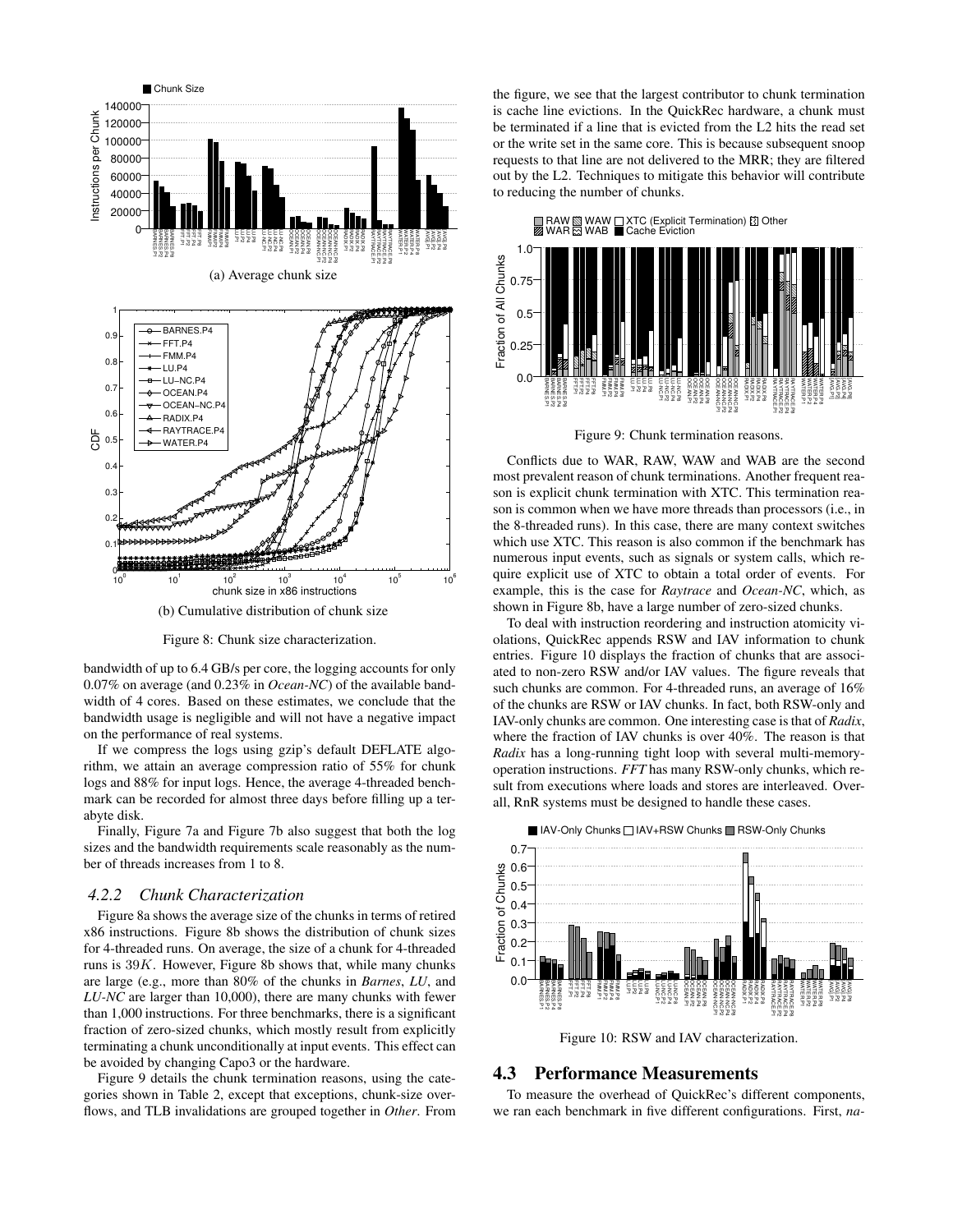*tive* is the normal execution with no recording. Second, in *hw-only*, the MRR hardware is enabled and writes chunk data to main memory, but otherwise no other component of the system is enabled. This configuration measures the overhead of the extra memory traffic generated by the MRR. Third, in *input*, the RSM only logs the sources of input non-determinism described in Section 3.2 and the MRR is disabled. Fourth, *chunk* augments the *hw-only* configuration by having the RSM dump the CMEM buffers to a file; no input is recorded. Finally, *combined* is a full recording run where both input and chunk data are processed by the RSM. To reduce the OSinduced noise, each configuration is run five times and the results are averaged. Each run executes with four threads.

Figure 11 shows the execution time of each configuration normalized to the execution time of *native*. The figure shows that, in most benchmarks, recording both input and chunk logs only incurs a 2–4% overhead. The main exceptions are *Ocean-NC* and *Raytrace*, which suffer an overhead close to 50%. As indicated in Figure 7a, these two benchmarks perform substantial synchronization, which involves frequent calls to the *futex()* system call and, often, results in putting threads to sleep. On average across all of the benchmarks, the recording overhead is 13%.



Figure 11: Execution time with each recording configuration for four-threaded executions. The bars are normalized to the execution time of *native*.

Interestingly, the recording overhead is entirely due to the software stack. Indeed, the hardware overhead, as shown in *hw-only*, is negligible. We also see that the software overhead is primarily due to input logging, rather than chunk logging. Overall, future work should focus on optimizing the software stack and, in particular, input logging — specifically, removing the serialization in the recording of input events.

Figure 12 shows the processor time (the time processors spend doing useful work for the applications) separated into user and system time. For each benchmark, we show three bars: one for the recorded application itself (*App*), one for the driver that reads the input log from memory and writes it to disk (*Input*), and one for the driver that reads the chunking log from the memory and writes it to disk (*Chunking*). For each benchmark, the bars are normalized to the processor time of the application.

The figure shows that most of the processor time is spent running the application. On average, the drivers add little overhead. Only the two benchmarks with large logs in Figure 7a spend noticeable time in the drivers. Finally, most of processor time in these applications is user time.

To understand the sources of overhead in QuickRec, Figure 13 breaks down the total processor cycles into four categories. First, *App time* are the cycles spent executing instructions not resulting from Capo3 overhead. Second, *Input overhead (working)* are the



Figure 12: Total time that the processors spend working on the applications divided into user and system time.

cycles spent in Capo3 code managing the input events. Third, *Input overhead (sleeping)* are the cycles spent in Capo3 waiting on synchronization in order to enforce a total order of input events. Finally, *Chunking overhead* are the cycles spent in Capo3 code managing the chunking log. The figure shows the breakdown for different thread counts. As the figure indicates, for 4- and 8-threaded runs, the main overhead of Capo3 is due to enforcing a total order of input events. We are looking into optimizations and/or alternative designs for this component.



Figure 13: Breakdown of the total processor cycles for different thread counts.

Figures 14 and 15 present detailed breakdowns of the input and chunking overheads, respectively, for different thread counts. In each figure, the overheads are normalized to the overhead of the 1-threaded execution for the given benchmark.

Figure 14 divides the overhead of input recording and management into the contributions of system calls, copy to user (CTU), and other events. In each case, the figure separates working and sleeping overheads. The figure shows that the sleeping overhead resulting from serializing the system calls is by far the largest component for 4- and 8-threaded runs. In particular, *FFT*'s normalized overhead for 4- and 8-threaded runs is high. The reason is that *FFT* has minimal overhead with 1 thread and has many synchronizationinduced *futex()* calls with 4 or more threads.

Figure 15 depicts a similar breakdown for the chunk-management overhead. The overhead is divided into execution of XTC instructions (*Chunk term*), execution of XFC instructions (*CBUF flush*), allocation of a new CMEM buffer (*Buffer allocation*), putting a CMEM buffer in the work queue (*To workqueue*) and *Other*. The latter is dominated by the overhead of saving and restoring MRR registers in a context switch. We see that *Buffer allocation* and *Other* dominate.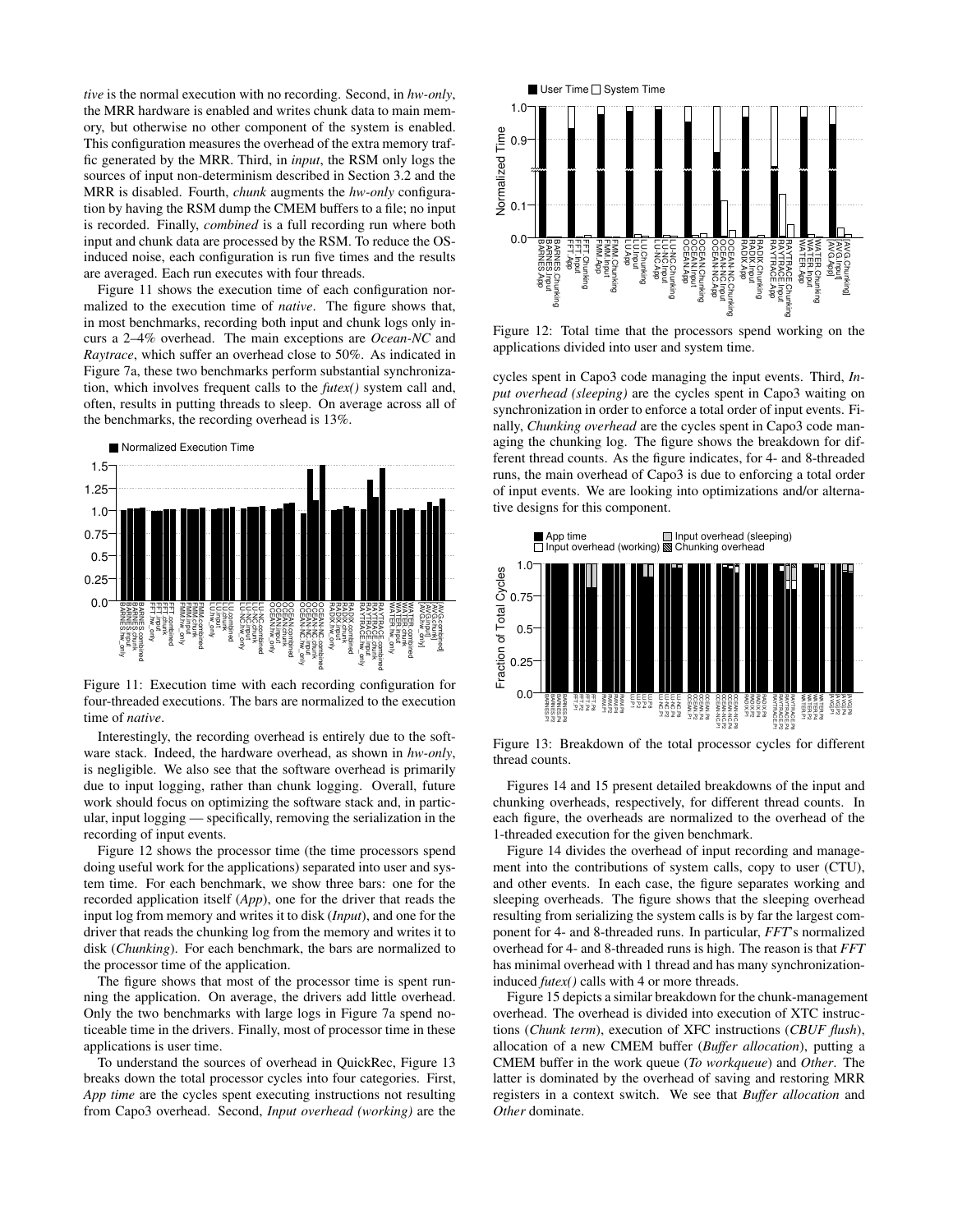

Figure 14: Breakdown of the normalized overhead of input recording and management. CTU stands for Copy To User.



Figure 15: Breakdown of the normalized chunk-management overhead.

## 5. VALIDATION USING REPLAY

A critical aspect of the design and implementation of a recording system isto validate it with replay. Replaying recorded logs enables full assurance that the recording system captures the correct and complete information. Therefore, in this section we discuss the replayer from the perspective of its validation of QuickRec.

We implemented the replayer using the Pin [20] binary instrumentation framework. We chose this approach for three reasons. First, user-level binary instrumentation is operating-system independent (similar to PinPlay [28]), which enables replay to occur on a machine that is independent from the QuickRec system. Second, Pin operates at speeds faster than existing instruction-set simulators, while maintaining an acceptable level of observability. Third, using Pin, we can extend the replayer by integrating other analysis tools, such as race detectors [2, 33] and debuggers [19].

#### 5.1 High-Level Implementation Description

To correctly replay a recorded execution, the replayer requires the executed code (binary and libraries, including self-modified code), and the program inputs and shared-memory access interleaving experienced during the recorded execution. Prior to replay, the static code is extracted from the log files. Self-modified code, which is not present in the log files, is re-generated by the replayed execution. Non-deterministic inputs are made deterministic by injecting the appropriate recorded data into the replayed execution at appropriate execution points. For most system calls (e.g., *read()*), this operation involves emulating the system call, by: (i) injecting the logged data into the program if there is a logged *copy\_to\_user()* entry, and (ii) setting the return values as defined in the input log.

However, there are a few system calls, such as thread creation and termination, that are re-executed to recreate the proper kernel state.

Chunk ordering is accomplished by counting instructions as they are replayed, and stopping when the counter reaches the logged chunk size. In addition, the replayer enforces the logged chunk order, based on the recorded timestamps.

#### *5.1.1 Chunks with Non-Zero RSW or IAV Counts*

To handle the IA memory model correctly, the replayer needs to take into account the values of the RSW and IAV counts. Specifically, to support TSO, the replayer simulates a thread-local store buffer. On a store operation, the replayer writes the address and value of the store to the local store buffer — instead of committing the store to the global memory. On a load operation, the replayer first checks the local store buffer. If the address is not found, it loads the value from the global memory. Then, at the end of the chunk, the replayer drains the stores from the local store buffer, except for a number equal to the RSW count of the chunk, and commits their values to the global memory. The stores remaining in the local store buffer are committed as part of the next chunk.

To handle non-zero IAV counts, the replayer needs to know the number of memory transactions involved in the execution of each instruction. When the replayer finds a chunk whose IAV is nonzero, after executing the chunk, it emulates the execution of the memory transactions of the first instruction after the chunk, one at a time. The replayer stops when the number of memory transactions is equal to the IAV count. The remaining memory transactions of the instruction are emulated at the beginning of the next chunk.

# 5.2 Validating the Complete System

Prior to full-system tests, we developed multiple levels of system validation. We began with RTL simulations to validate the MRR hardware without software, while we used Simics [21] simulations to validate Capo3. Next, we integrated Capo3 with QuickRec and developed tests to independently exercise the recording functionalities of input non-determinism and shared-memory interleaving. Last, we tested the complete system with our benchmarks.

When bugs were found during full-system tests, the major challenge was pinpointing their origin. In QuickRec, bugs can originate from either the replayer, the recording hardware, or the recording software; distinguishing between the three is usually non-trivial. In our experiments, the most common type of bug manifestation was a divergence between the memory state or the control flow of the recorded and replayed executions. There are many reasons why a divergence can occur, and being able to pinpoint the root cause of such a divergence is critical.

The most obvious location to check for divergent executions is where non-deterministic input events are logged. This is because, during recording, Capo3 saves the contents of the processor registers at the entry of system calls. Hence, the replayer can compare the state of the processor registers before a system call to the recorded state. This provides a clear detection point of divergence. Moreover, a system call should result in a chunk termination and, therefore, should be the last instruction of the chunk it belongs to. This provides another divergence check.

Unfortunately, non-deterministic input events are infrequent and, therefore, insufficient to detect the root cause of most divergences — the source of divergence can be thousands of instructions before the system call. Therefore, a more fine-grained mechanism to detect divergences was needed.

For this purpose, we added a branch-tracing module in the FPGA hardware. It collects the history of branches executed — like the Branch Trace Store of today's IA processors. With this informa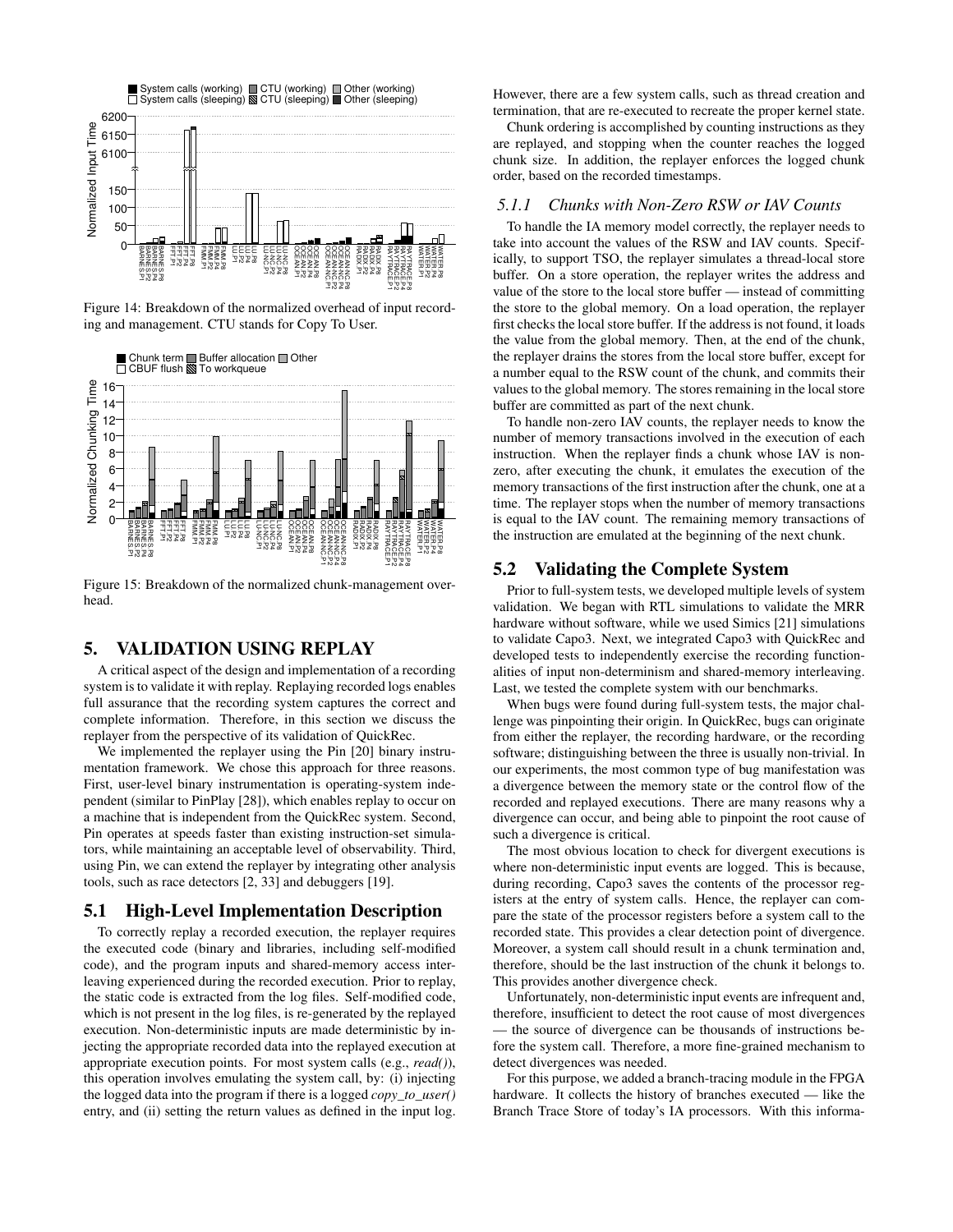tion, the replayer can compare the control flow of the recorded execution with that of the replayed execution. This is a powerful method to detect divergences, since if either the record or replay system has a bug, then the replayed execution typically leads to a different control flow. Also, with branch traces, the detection point of a divergence tends to be close to its source.

#### *5.2.1 Hardware Instruction Counting Bug*

With branch tracing, we found one particularly noteworthy hardware bug. In the *water* benchmark, we found that a system call was not aligned with the end of the chunk during replay, indicating a bug in the system. The replayer was encountering a system call two instructions prior to the expected end of the chunk. At first, the problem appeared to be a control-flow divergence manifesting as different instruction counts between the log and replayed execution. However, the branch traces revealed no control-flow divergence. Further investigation showed that the hardware was miscounting instructions when handling floating-point exceptions. Without a confirmation from the branch traces regarding no control-flow divergence, it would have been very difficult to pinpoint this bug.

## 6. RELATED WORK

RnR systems can be classified into software-only and hardwareassisted. Software-only RnR systems (e.g., [5, 8, 9, 10, 11, 18, 27, 28, 32, 34]) run on commodity hardware and use modified runtime libraries, compilers, operating systems or virtual-machine monitors to capture sources of non-determinism. These softwarebased approaches are either inherently designed for uniprocessor executions or suffer significant slowdown when applied to multiprocessor executions. DoublePlay [35] attempts to make replay on commodity multiprocessors more efficient. To capture memory non-determinism, it timeslices a multithreaded execution into separate epochs and re-executes each epoch sequentially on a single processor. Hence, for each epoch, it only needs to record the order in which threads are scheduled in the second execution. However, DoublePlay cannot capture all data races and, therefore, cannot be used as a general solution for concurrency debugging. In addition, it requires an extra execution to record thread ordering. Finally, it needs to use modified binaries (in particular, a modified *libc*).

Hardware-assisted solutions use hardware to record memory access order. Some approaches modify coherence transactions in conventional directory-based protocols(e.g., [3, 13, 23, 24, 26, 39, 40]) and some are based on snoopy protocols (e.g., [12, 25, 30, 31]). Some approaches (e.g., [39, 40]) record dependences between pairs of instructions. This strategy can produce large logs and increase associated overhead. To reduce this overhead, chunk-based techniques have been proposed (e.g., [7, 12, 13, 23, 24, 30, 31, 36]). DeLorean [23] and Capo [24] are chunk-based schemes that use speculative multithreading hardware to achieve replay parallelism.

In terms of the hardware, QuickRec resembles CoreRacer [31] the most. While the chunking and the instruction reordering are handled similarly, the main differences are on the implementation of instruction atomicity violation, and on the integration of input recording and chunking. LReplay [7] extends a multiprocessor system with a pending period-based mechanism for recording thread interleaving, and uses large CAM structures to deal with instruction reordering. LReplay is evaluated using RTL simulation and does not discuss issues related to system software.

All of these hardware-assisted approaches have only been modeled using simulation, and often without considering the necessary software support. As such, they have generally ignored practical aspects of RnR systems. The QuickRec system is the first work to evaluate RnR across the entire stack using real hardware.

## 7. LESSONS LEARNED

The main lessons we learned from this effort are:

• Clearly, to maximize the chance that RnR is considered for adoption, it is critical to minimize the number of touch points that it requires on current processor hardware. QuickRec demonstrates that chunk-based recording can be implemented with low-enough implementation complexity and few-enough touch points to make it attractive to processor vendors.

• By far the biggest challenge of implementing RnR is dealing with the idiosyncrasies of the specific architecture used, as they fundamentally permeate many aspects of the hardware and software. Examples of idiosyncrasies are the memory consistency model and the CISC nature of the architecture.

• The design of the deterministic replayer must account for the micro-architectural details of the system, if it is to reproduce the execution exactly. This was altogether neglected by prior replay work. In fact, such micro-architectural details substantially increase the replayer's complexity, in turn impacting the usage models and potentially the ability to create non-proprietary replay tools. • A new research direction is to investigate replay techniques that reduce or abstract away the complexity mentioned. Such techniques may hinge on commodity hardware, or may require hard-

ware extensions to enable replay software. • The design of the recording software stack can considerably impact the hardware design, as well as the overall performance. For instance, to properly record kernel-mode instructions (e.g., *copy\_to\_user()* calls), we had to make non-trivial changes to the hardware-software interface (Section 3.5). Also, the software stack is responsible for practically all of the QuickRec recording overhead.

• The main performance overhead in QuickRec is in the software layer collecting and managing the input logs. A seemingly unimportant issue such as the serialization of input-event processing has become our most obvious bottleneck. Recording input events very efficiently is an area were further work is needed.

• The performance analysis clearly suggests that, with a slightlyimproved software stack, RnR can be used in *always-on* manner, enabling a potentially-large number of new RnR uses. Additional features may need to be added, such as checkpointing and log compression to reduce log file sizes in long-running programs.

• Finally, full-system prototyping is required to understand RnR issues related to architecture idiosyncrasies, hardware-software interaction, and true performance bottlenecks.

## 8. CONCLUSIONS AND FUTURE WORK

RnR of multithreaded programs on multicores has high potential for several important uses: debugging applications, withstanding machine failures, and improving system security. To make RnR systems practical, this paper has contributed in three ways.

First, we presented the implementation of QuickRec, the first multicore IA-based prototype for RnR of multithreaded programs. The prototype includes an FPGA instantiation of a Pentium multicore and a Linux-based full software stack.

Second, we described several key implementation aspects in Quick-Rec. We showed how to efficiently handle x86 instructions that produce multiple memory transactions, and detailed the elaborate hardware-software interface required for a working system.

Third, we evaluated QuickRec and demonstrated that RnR can be provided efficiently in real IA multicore machines. We showed that the rate of memory log generation is insignificant, given today's bus and memory bandwidths. Furthermore, the recording hardware had negligible performance overhead. However, the software stack